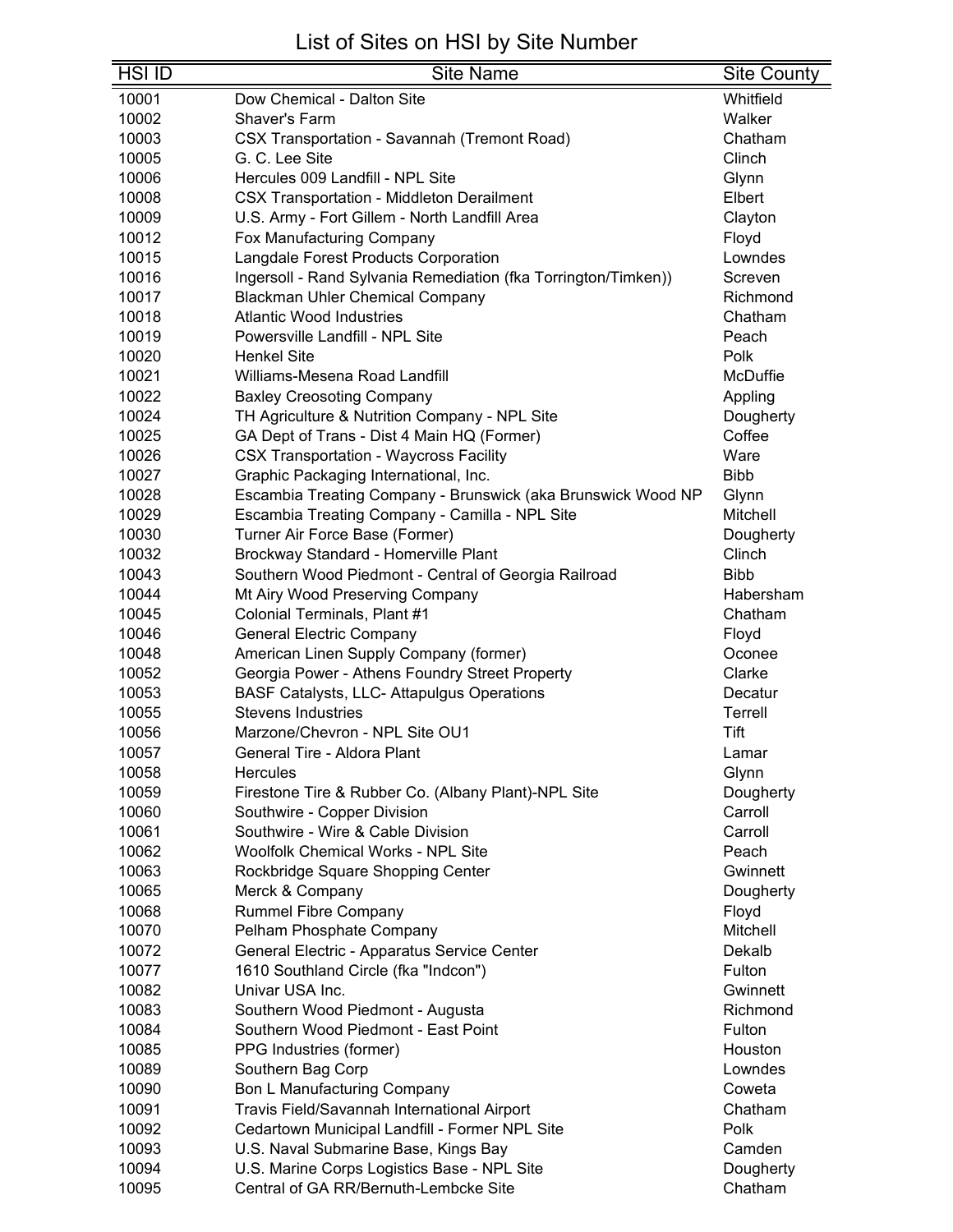| <b>HSI ID</b> | <b>Site Name</b>                                                   | <b>Site County</b> |
|---------------|--------------------------------------------------------------------|--------------------|
| 10096         | <b>M&amp;J Solvents Company</b>                                    | Fulton             |
| 10097         | Atlanta Gas Light Company - Waycross MGP Site                      | Ware               |
| 10098         | Colonial Terminals, Plant #2                                       | Chatham            |
| 10099         | <b>Alco Controls</b>                                               | <b>Jeff Davis</b>  |
| 10106         | <b>Cedartown Battery Site</b>                                      | Polk               |
| 10111         | Scripto Plant & Office Complex (Former)                            | Fulton             |
| 10112         | U.S. Army - Fort Benning (FBSB-86)                                 | Muscogee           |
| 10113         | Atlanta Gas Light Company - Valdosta MGP Site                      | Lowndes            |
| 10114         | Union Camp Corp - Former Amoco Property                            | Chatham            |
| 10115         | Phibro-Tech (fka C P Chemicals)                                    | Cobb               |
| 10116         | Georgia Metals                                                     | Cobb               |
| 10122         | Amoco Fabrics & Fibers - Hazlehurst Mills                          | <b>Jeff Davis</b>  |
| 10123         | <b>Arivec Chemicals</b>                                            | Douglas            |
| 10124         | Perma-Fix of South Georgia (fka Chemical Conservation of Georgia)  | Lowndes            |
| 10126         | U.S. Army Corps of Engineers Airstrip (current)                    | Decatur            |
| 10128         | Atlanta Gas Light Company - Savannah MGP Site                      | Chatham            |
| 10132         | Atlanta Gas Light Company - Augusta MGP Site                       | Richmond           |
| 10133         | Chemical Specialties, Inc (CSI)                                    | Lowndes            |
| 10135         | Monroe Auto Equipment Company (Tenneco)                            | Hart               |
| 10136         | Monsanto Chemical Company - (former NPL Site)                      | Richmond           |
| 10137         | York Casket Hardware (fka Piedmont Metals)                         | Gwinnett           |
| 10139         | 304 N Dudley Street Site                                           | Sumter             |
| 10140         | <b>Union Timber</b>                                                | Clinch             |
| 10141         | <b>Southern States</b>                                             | Henry              |
| 10142         | So Green Waste Pile                                                | Tift               |
| 10143         | <b>Parramore Fertilizer</b>                                        | Tift               |
| 10144         | <b>LCP Chemicals - NPL Site</b>                                    | Glynn              |
| 10145         | Olin Corporation                                                   | Richmond           |
| 10146         | Air Force Plant 6                                                  | Cobb               |
| 10147         | <b>Ashland Chemical Company</b>                                    | Dekalb             |
| 10151         | Signal Energy Holdings (Former Young Refining)                     | Douglas            |
| 10152         | <b>Peach Metal Industries</b>                                      | Peach              |
| 10153         | Atlanta Gas Light Company - Athens MGP Site                        | Clarke             |
| 10154         | Douglas & Lomason Company                                          | Coweta             |
| 10157         | Manor Timber Company                                               | Clinch             |
| 10158         | <b>Johnson Controls</b>                                            | Fulton             |
| 10162         | <b>Ashland Chemical Company</b>                                    | Chatham            |
| 10165         | <b>Conyers Battery Exchange</b>                                    | Rockdale           |
| 10167         | Macon Naval Ordnance Landfill (Former) - NPL Site                  | <b>Bibb</b>        |
| 10170         | A&D Barrel & Drum Company                                          | Fulton             |
| 10172         | A.I.D. Company, Division of Roller Bearing Company of America, Inc | Rabun              |
| 10179         | Deptford Tract Landfill                                            | Chatham            |
| 10180         | Robins Air Force Base - NPL Site                                   | Houston            |
| 10188         | <b>Atlas Chemical Company</b>                                      | <b>Burke</b>       |
| 10191         | <b>Barlow Creosote</b>                                             | Clinch             |
| 10192         | <b>Berrien Products</b>                                            | <b>Berrien</b>     |
| 10196         | <b>Estech General Chemicals</b>                                    | Fulton             |
| 10198         | <b>Gordon Service Company</b>                                      | Wilkinson          |
| 10199         | <b>Hoover Treated Wood Products</b>                                | McDuffie           |
| 10200         | Martin Fireproofing Georgia, Inc.                                  | Elbert             |
| 10202         | McCranie Brothers Wood Preserving                                  | Atkinson           |
| 10204         | Metalplate Galvanizing Corp                                        | Fulton             |
| 10205         | Moultrie Wood Preserving Company                                   | Colquitt           |
| 10206         | Murrow Brothers Delinting Waste                                    | Oconee             |
| 10208         | 139 Brampton Road                                                  | Chatham            |
| 10215         | Transcontinental Gas Pipe Line Corp - Comp. Station 130            | Madison            |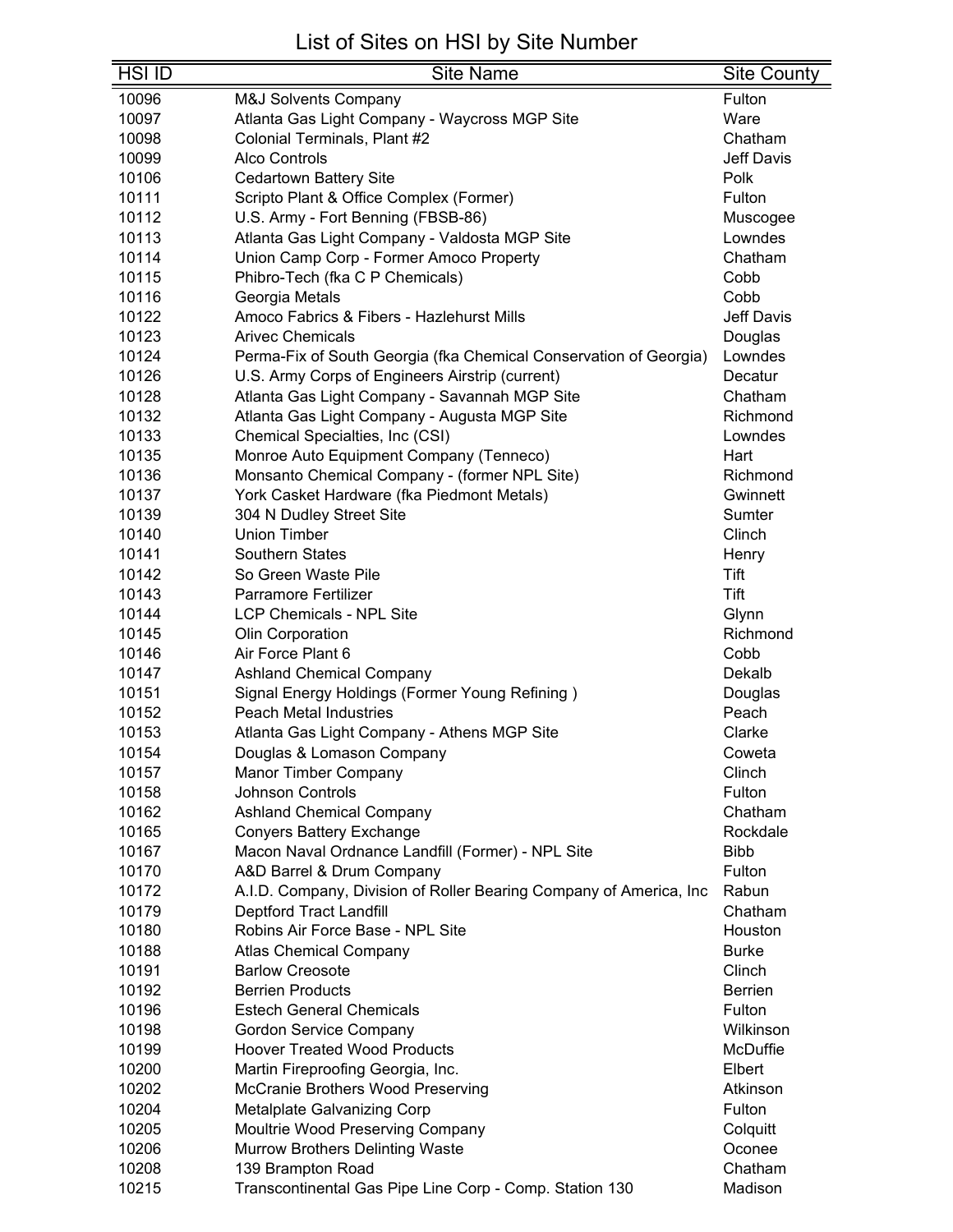| 10218<br>Union Camp Corp - DBA Thomas Treating<br>Charlton<br>10219<br>W. F. Harris & Sons Wood Preserving<br>Upson<br>10221<br>Akzo Coatings (Former)<br>Appling<br><b>S&amp;M Scrap Metal Company</b><br>Tift<br>10233<br>10241<br>Union Camp Corp - Allen Blvd Landfill<br>Chatham<br>Terry Creek Dredge Spoil Area- NPL site<br>10242<br>Glynn<br>Oil Processing Corp (Former)<br>Jefferson<br>10245<br>Morgan Post Treating Impoundment<br>Clinch<br>10246<br>Lyndal Chemical (aka Chemical Processing of Georgia)<br>10250<br>Whitfield<br>10251<br>Chemresol<br>Glynn<br><b>Farmers Favorite Fertilizer</b><br>10259<br>Colquitt<br>10260<br>Griffith Oil Company<br>Jackson<br>Clarke<br>10269<br>University of Georgia - Milledge Avenue Site<br>Hall County - Allen Creek Sanitary Landfill<br>10270<br>Hall<br>Cheatham Road Landfill (Phase 2 Cobb County)<br>10271<br>Cobb<br>10272<br><b>Miller Bottom Road Landfill</b><br>Rockdale<br>10274<br>Speedway SR 324 Landfill<br><b>Barrow</b><br>10275<br>Clinch<br>Clinch County - Smith Road Landfill Phase 1 (SL)<br>Southern States Landfill<br>10276<br>Fulton<br>Athens-Clarke County - Dunlap Rd (SL) MSWL<br>10277<br>Clarke<br>10278<br>Butts County - Brownlee Road Landfill<br><b>Butts</b><br>Rabun<br>10281<br>Rabun Apparel (formerly Rabun Mills)<br>4th Street Landfill (Brunswick Airport)<br>10282<br>Glynn<br>Ben Hill<br>10283<br>Ben Hill County - Joshlyn Road MSWL<br>10286<br><b>Button Gwinnett Landfill</b><br>Gwinnett<br>10288<br>Columbus Municipal Landfill<br>Muscogee<br>Cordele-Crisp City-County Landfill<br>10289<br>Crisp<br>10291<br>Coweta County Landfill - Ishman Ballard Rd Phase 1A<br>Coweta<br>10292<br><b>Crymes Landfill</b><br>Gwinnett<br>10294<br>Walker Road Landfill (formerly 11th Street Landfill)<br><b>Bibb</b><br>10297<br><b>Ben Gober Landfill</b><br>Gwinnett<br>10304<br>Jeff Davis<br>Old City Landfill<br>Old Hazlehurst Solid Waste Disposal Site<br><b>Jeff Davis</b><br>10305<br>10308<br><b>Bibb</b><br>Allied Industrial Park - NPL Site<br>10310<br>Polk County Landfill<br>Polk<br>Cook<br>10311<br>Production Anodizing Corp./D.H. Farms<br>10317<br>Glynn<br><b>T Street Dump</b><br>Waynesboro Old City Dump<br>10322<br><b>Burke</b><br>10324<br>Forstmann & Company, Inc. (TCE spill)<br>Laurens<br>10327<br><b>Palmetto Tire Fire</b><br>Coweta<br>10329<br>Mathis Brothers - South Marbletop Road Landfill - NPL Site<br>Walker<br>10330<br>Cedartown Industries - NPL Site<br>Polk<br>10333<br>Apollo Industries, Inc.<br>Cobb<br>10334<br>Polychem, LTD<br>Whitfield<br>10337<br><b>Wallace Lake Road Dump</b><br>Douglas<br>10340<br>CPI Plastics, L.L.C.<br>Coweta<br>Madison<br>10342<br>North Georgia Agricultural Services, Inc.<br>10346<br>SAFT America, Inc.<br>Lowndes<br>10348<br><b>Bumper Distributors of Atlanta</b><br>Fulton<br><b>ARAMARK Uniform Services</b><br>10351<br>Chatham<br>Atlanta Gas Light Company - Griffin MGP Site<br>10352<br>Spalding | <b>HSI ID</b> | <b>Site Name</b> | <b>Site County</b> |
|------------------------------------------------------------------------------------------------------------------------------------------------------------------------------------------------------------------------------------------------------------------------------------------------------------------------------------------------------------------------------------------------------------------------------------------------------------------------------------------------------------------------------------------------------------------------------------------------------------------------------------------------------------------------------------------------------------------------------------------------------------------------------------------------------------------------------------------------------------------------------------------------------------------------------------------------------------------------------------------------------------------------------------------------------------------------------------------------------------------------------------------------------------------------------------------------------------------------------------------------------------------------------------------------------------------------------------------------------------------------------------------------------------------------------------------------------------------------------------------------------------------------------------------------------------------------------------------------------------------------------------------------------------------------------------------------------------------------------------------------------------------------------------------------------------------------------------------------------------------------------------------------------------------------------------------------------------------------------------------------------------------------------------------------------------------------------------------------------------------------------------------------------------------------------------------------------------------------------------------------------------------------------------------------------------------------------------------------------------------------------------------------------------------------------------------------------------------------------------------------------------------------------------------------------------------------------------------------------------------------------------------------------------------------------------------------------------------------------------------------------------------------------------------------------------------------------------------------------------------------------------------------------------------------------------------------------------------------------------------------------------------|---------------|------------------|--------------------|
|                                                                                                                                                                                                                                                                                                                                                                                                                                                                                                                                                                                                                                                                                                                                                                                                                                                                                                                                                                                                                                                                                                                                                                                                                                                                                                                                                                                                                                                                                                                                                                                                                                                                                                                                                                                                                                                                                                                                                                                                                                                                                                                                                                                                                                                                                                                                                                                                                                                                                                                                                                                                                                                                                                                                                                                                                                                                                                                                                                                                                  |               |                  |                    |
|                                                                                                                                                                                                                                                                                                                                                                                                                                                                                                                                                                                                                                                                                                                                                                                                                                                                                                                                                                                                                                                                                                                                                                                                                                                                                                                                                                                                                                                                                                                                                                                                                                                                                                                                                                                                                                                                                                                                                                                                                                                                                                                                                                                                                                                                                                                                                                                                                                                                                                                                                                                                                                                                                                                                                                                                                                                                                                                                                                                                                  |               |                  |                    |
|                                                                                                                                                                                                                                                                                                                                                                                                                                                                                                                                                                                                                                                                                                                                                                                                                                                                                                                                                                                                                                                                                                                                                                                                                                                                                                                                                                                                                                                                                                                                                                                                                                                                                                                                                                                                                                                                                                                                                                                                                                                                                                                                                                                                                                                                                                                                                                                                                                                                                                                                                                                                                                                                                                                                                                                                                                                                                                                                                                                                                  |               |                  |                    |
|                                                                                                                                                                                                                                                                                                                                                                                                                                                                                                                                                                                                                                                                                                                                                                                                                                                                                                                                                                                                                                                                                                                                                                                                                                                                                                                                                                                                                                                                                                                                                                                                                                                                                                                                                                                                                                                                                                                                                                                                                                                                                                                                                                                                                                                                                                                                                                                                                                                                                                                                                                                                                                                                                                                                                                                                                                                                                                                                                                                                                  |               |                  |                    |
|                                                                                                                                                                                                                                                                                                                                                                                                                                                                                                                                                                                                                                                                                                                                                                                                                                                                                                                                                                                                                                                                                                                                                                                                                                                                                                                                                                                                                                                                                                                                                                                                                                                                                                                                                                                                                                                                                                                                                                                                                                                                                                                                                                                                                                                                                                                                                                                                                                                                                                                                                                                                                                                                                                                                                                                                                                                                                                                                                                                                                  |               |                  |                    |
|                                                                                                                                                                                                                                                                                                                                                                                                                                                                                                                                                                                                                                                                                                                                                                                                                                                                                                                                                                                                                                                                                                                                                                                                                                                                                                                                                                                                                                                                                                                                                                                                                                                                                                                                                                                                                                                                                                                                                                                                                                                                                                                                                                                                                                                                                                                                                                                                                                                                                                                                                                                                                                                                                                                                                                                                                                                                                                                                                                                                                  |               |                  |                    |
|                                                                                                                                                                                                                                                                                                                                                                                                                                                                                                                                                                                                                                                                                                                                                                                                                                                                                                                                                                                                                                                                                                                                                                                                                                                                                                                                                                                                                                                                                                                                                                                                                                                                                                                                                                                                                                                                                                                                                                                                                                                                                                                                                                                                                                                                                                                                                                                                                                                                                                                                                                                                                                                                                                                                                                                                                                                                                                                                                                                                                  |               |                  |                    |
|                                                                                                                                                                                                                                                                                                                                                                                                                                                                                                                                                                                                                                                                                                                                                                                                                                                                                                                                                                                                                                                                                                                                                                                                                                                                                                                                                                                                                                                                                                                                                                                                                                                                                                                                                                                                                                                                                                                                                                                                                                                                                                                                                                                                                                                                                                                                                                                                                                                                                                                                                                                                                                                                                                                                                                                                                                                                                                                                                                                                                  |               |                  |                    |
|                                                                                                                                                                                                                                                                                                                                                                                                                                                                                                                                                                                                                                                                                                                                                                                                                                                                                                                                                                                                                                                                                                                                                                                                                                                                                                                                                                                                                                                                                                                                                                                                                                                                                                                                                                                                                                                                                                                                                                                                                                                                                                                                                                                                                                                                                                                                                                                                                                                                                                                                                                                                                                                                                                                                                                                                                                                                                                                                                                                                                  |               |                  |                    |
|                                                                                                                                                                                                                                                                                                                                                                                                                                                                                                                                                                                                                                                                                                                                                                                                                                                                                                                                                                                                                                                                                                                                                                                                                                                                                                                                                                                                                                                                                                                                                                                                                                                                                                                                                                                                                                                                                                                                                                                                                                                                                                                                                                                                                                                                                                                                                                                                                                                                                                                                                                                                                                                                                                                                                                                                                                                                                                                                                                                                                  |               |                  |                    |
|                                                                                                                                                                                                                                                                                                                                                                                                                                                                                                                                                                                                                                                                                                                                                                                                                                                                                                                                                                                                                                                                                                                                                                                                                                                                                                                                                                                                                                                                                                                                                                                                                                                                                                                                                                                                                                                                                                                                                                                                                                                                                                                                                                                                                                                                                                                                                                                                                                                                                                                                                                                                                                                                                                                                                                                                                                                                                                                                                                                                                  |               |                  |                    |
|                                                                                                                                                                                                                                                                                                                                                                                                                                                                                                                                                                                                                                                                                                                                                                                                                                                                                                                                                                                                                                                                                                                                                                                                                                                                                                                                                                                                                                                                                                                                                                                                                                                                                                                                                                                                                                                                                                                                                                                                                                                                                                                                                                                                                                                                                                                                                                                                                                                                                                                                                                                                                                                                                                                                                                                                                                                                                                                                                                                                                  |               |                  |                    |
|                                                                                                                                                                                                                                                                                                                                                                                                                                                                                                                                                                                                                                                                                                                                                                                                                                                                                                                                                                                                                                                                                                                                                                                                                                                                                                                                                                                                                                                                                                                                                                                                                                                                                                                                                                                                                                                                                                                                                                                                                                                                                                                                                                                                                                                                                                                                                                                                                                                                                                                                                                                                                                                                                                                                                                                                                                                                                                                                                                                                                  |               |                  |                    |
|                                                                                                                                                                                                                                                                                                                                                                                                                                                                                                                                                                                                                                                                                                                                                                                                                                                                                                                                                                                                                                                                                                                                                                                                                                                                                                                                                                                                                                                                                                                                                                                                                                                                                                                                                                                                                                                                                                                                                                                                                                                                                                                                                                                                                                                                                                                                                                                                                                                                                                                                                                                                                                                                                                                                                                                                                                                                                                                                                                                                                  |               |                  |                    |
|                                                                                                                                                                                                                                                                                                                                                                                                                                                                                                                                                                                                                                                                                                                                                                                                                                                                                                                                                                                                                                                                                                                                                                                                                                                                                                                                                                                                                                                                                                                                                                                                                                                                                                                                                                                                                                                                                                                                                                                                                                                                                                                                                                                                                                                                                                                                                                                                                                                                                                                                                                                                                                                                                                                                                                                                                                                                                                                                                                                                                  |               |                  |                    |
|                                                                                                                                                                                                                                                                                                                                                                                                                                                                                                                                                                                                                                                                                                                                                                                                                                                                                                                                                                                                                                                                                                                                                                                                                                                                                                                                                                                                                                                                                                                                                                                                                                                                                                                                                                                                                                                                                                                                                                                                                                                                                                                                                                                                                                                                                                                                                                                                                                                                                                                                                                                                                                                                                                                                                                                                                                                                                                                                                                                                                  |               |                  |                    |
|                                                                                                                                                                                                                                                                                                                                                                                                                                                                                                                                                                                                                                                                                                                                                                                                                                                                                                                                                                                                                                                                                                                                                                                                                                                                                                                                                                                                                                                                                                                                                                                                                                                                                                                                                                                                                                                                                                                                                                                                                                                                                                                                                                                                                                                                                                                                                                                                                                                                                                                                                                                                                                                                                                                                                                                                                                                                                                                                                                                                                  |               |                  |                    |
|                                                                                                                                                                                                                                                                                                                                                                                                                                                                                                                                                                                                                                                                                                                                                                                                                                                                                                                                                                                                                                                                                                                                                                                                                                                                                                                                                                                                                                                                                                                                                                                                                                                                                                                                                                                                                                                                                                                                                                                                                                                                                                                                                                                                                                                                                                                                                                                                                                                                                                                                                                                                                                                                                                                                                                                                                                                                                                                                                                                                                  |               |                  |                    |
|                                                                                                                                                                                                                                                                                                                                                                                                                                                                                                                                                                                                                                                                                                                                                                                                                                                                                                                                                                                                                                                                                                                                                                                                                                                                                                                                                                                                                                                                                                                                                                                                                                                                                                                                                                                                                                                                                                                                                                                                                                                                                                                                                                                                                                                                                                                                                                                                                                                                                                                                                                                                                                                                                                                                                                                                                                                                                                                                                                                                                  |               |                  |                    |
|                                                                                                                                                                                                                                                                                                                                                                                                                                                                                                                                                                                                                                                                                                                                                                                                                                                                                                                                                                                                                                                                                                                                                                                                                                                                                                                                                                                                                                                                                                                                                                                                                                                                                                                                                                                                                                                                                                                                                                                                                                                                                                                                                                                                                                                                                                                                                                                                                                                                                                                                                                                                                                                                                                                                                                                                                                                                                                                                                                                                                  |               |                  |                    |
|                                                                                                                                                                                                                                                                                                                                                                                                                                                                                                                                                                                                                                                                                                                                                                                                                                                                                                                                                                                                                                                                                                                                                                                                                                                                                                                                                                                                                                                                                                                                                                                                                                                                                                                                                                                                                                                                                                                                                                                                                                                                                                                                                                                                                                                                                                                                                                                                                                                                                                                                                                                                                                                                                                                                                                                                                                                                                                                                                                                                                  |               |                  |                    |
|                                                                                                                                                                                                                                                                                                                                                                                                                                                                                                                                                                                                                                                                                                                                                                                                                                                                                                                                                                                                                                                                                                                                                                                                                                                                                                                                                                                                                                                                                                                                                                                                                                                                                                                                                                                                                                                                                                                                                                                                                                                                                                                                                                                                                                                                                                                                                                                                                                                                                                                                                                                                                                                                                                                                                                                                                                                                                                                                                                                                                  |               |                  |                    |
|                                                                                                                                                                                                                                                                                                                                                                                                                                                                                                                                                                                                                                                                                                                                                                                                                                                                                                                                                                                                                                                                                                                                                                                                                                                                                                                                                                                                                                                                                                                                                                                                                                                                                                                                                                                                                                                                                                                                                                                                                                                                                                                                                                                                                                                                                                                                                                                                                                                                                                                                                                                                                                                                                                                                                                                                                                                                                                                                                                                                                  |               |                  |                    |
|                                                                                                                                                                                                                                                                                                                                                                                                                                                                                                                                                                                                                                                                                                                                                                                                                                                                                                                                                                                                                                                                                                                                                                                                                                                                                                                                                                                                                                                                                                                                                                                                                                                                                                                                                                                                                                                                                                                                                                                                                                                                                                                                                                                                                                                                                                                                                                                                                                                                                                                                                                                                                                                                                                                                                                                                                                                                                                                                                                                                                  |               |                  |                    |
|                                                                                                                                                                                                                                                                                                                                                                                                                                                                                                                                                                                                                                                                                                                                                                                                                                                                                                                                                                                                                                                                                                                                                                                                                                                                                                                                                                                                                                                                                                                                                                                                                                                                                                                                                                                                                                                                                                                                                                                                                                                                                                                                                                                                                                                                                                                                                                                                                                                                                                                                                                                                                                                                                                                                                                                                                                                                                                                                                                                                                  |               |                  |                    |
|                                                                                                                                                                                                                                                                                                                                                                                                                                                                                                                                                                                                                                                                                                                                                                                                                                                                                                                                                                                                                                                                                                                                                                                                                                                                                                                                                                                                                                                                                                                                                                                                                                                                                                                                                                                                                                                                                                                                                                                                                                                                                                                                                                                                                                                                                                                                                                                                                                                                                                                                                                                                                                                                                                                                                                                                                                                                                                                                                                                                                  |               |                  |                    |
|                                                                                                                                                                                                                                                                                                                                                                                                                                                                                                                                                                                                                                                                                                                                                                                                                                                                                                                                                                                                                                                                                                                                                                                                                                                                                                                                                                                                                                                                                                                                                                                                                                                                                                                                                                                                                                                                                                                                                                                                                                                                                                                                                                                                                                                                                                                                                                                                                                                                                                                                                                                                                                                                                                                                                                                                                                                                                                                                                                                                                  |               |                  |                    |
|                                                                                                                                                                                                                                                                                                                                                                                                                                                                                                                                                                                                                                                                                                                                                                                                                                                                                                                                                                                                                                                                                                                                                                                                                                                                                                                                                                                                                                                                                                                                                                                                                                                                                                                                                                                                                                                                                                                                                                                                                                                                                                                                                                                                                                                                                                                                                                                                                                                                                                                                                                                                                                                                                                                                                                                                                                                                                                                                                                                                                  |               |                  |                    |
|                                                                                                                                                                                                                                                                                                                                                                                                                                                                                                                                                                                                                                                                                                                                                                                                                                                                                                                                                                                                                                                                                                                                                                                                                                                                                                                                                                                                                                                                                                                                                                                                                                                                                                                                                                                                                                                                                                                                                                                                                                                                                                                                                                                                                                                                                                                                                                                                                                                                                                                                                                                                                                                                                                                                                                                                                                                                                                                                                                                                                  |               |                  |                    |
|                                                                                                                                                                                                                                                                                                                                                                                                                                                                                                                                                                                                                                                                                                                                                                                                                                                                                                                                                                                                                                                                                                                                                                                                                                                                                                                                                                                                                                                                                                                                                                                                                                                                                                                                                                                                                                                                                                                                                                                                                                                                                                                                                                                                                                                                                                                                                                                                                                                                                                                                                                                                                                                                                                                                                                                                                                                                                                                                                                                                                  |               |                  |                    |
|                                                                                                                                                                                                                                                                                                                                                                                                                                                                                                                                                                                                                                                                                                                                                                                                                                                                                                                                                                                                                                                                                                                                                                                                                                                                                                                                                                                                                                                                                                                                                                                                                                                                                                                                                                                                                                                                                                                                                                                                                                                                                                                                                                                                                                                                                                                                                                                                                                                                                                                                                                                                                                                                                                                                                                                                                                                                                                                                                                                                                  |               |                  |                    |
|                                                                                                                                                                                                                                                                                                                                                                                                                                                                                                                                                                                                                                                                                                                                                                                                                                                                                                                                                                                                                                                                                                                                                                                                                                                                                                                                                                                                                                                                                                                                                                                                                                                                                                                                                                                                                                                                                                                                                                                                                                                                                                                                                                                                                                                                                                                                                                                                                                                                                                                                                                                                                                                                                                                                                                                                                                                                                                                                                                                                                  |               |                  |                    |
|                                                                                                                                                                                                                                                                                                                                                                                                                                                                                                                                                                                                                                                                                                                                                                                                                                                                                                                                                                                                                                                                                                                                                                                                                                                                                                                                                                                                                                                                                                                                                                                                                                                                                                                                                                                                                                                                                                                                                                                                                                                                                                                                                                                                                                                                                                                                                                                                                                                                                                                                                                                                                                                                                                                                                                                                                                                                                                                                                                                                                  |               |                  |                    |
|                                                                                                                                                                                                                                                                                                                                                                                                                                                                                                                                                                                                                                                                                                                                                                                                                                                                                                                                                                                                                                                                                                                                                                                                                                                                                                                                                                                                                                                                                                                                                                                                                                                                                                                                                                                                                                                                                                                                                                                                                                                                                                                                                                                                                                                                                                                                                                                                                                                                                                                                                                                                                                                                                                                                                                                                                                                                                                                                                                                                                  |               |                  |                    |
|                                                                                                                                                                                                                                                                                                                                                                                                                                                                                                                                                                                                                                                                                                                                                                                                                                                                                                                                                                                                                                                                                                                                                                                                                                                                                                                                                                                                                                                                                                                                                                                                                                                                                                                                                                                                                                                                                                                                                                                                                                                                                                                                                                                                                                                                                                                                                                                                                                                                                                                                                                                                                                                                                                                                                                                                                                                                                                                                                                                                                  |               |                  |                    |
|                                                                                                                                                                                                                                                                                                                                                                                                                                                                                                                                                                                                                                                                                                                                                                                                                                                                                                                                                                                                                                                                                                                                                                                                                                                                                                                                                                                                                                                                                                                                                                                                                                                                                                                                                                                                                                                                                                                                                                                                                                                                                                                                                                                                                                                                                                                                                                                                                                                                                                                                                                                                                                                                                                                                                                                                                                                                                                                                                                                                                  |               |                  |                    |
|                                                                                                                                                                                                                                                                                                                                                                                                                                                                                                                                                                                                                                                                                                                                                                                                                                                                                                                                                                                                                                                                                                                                                                                                                                                                                                                                                                                                                                                                                                                                                                                                                                                                                                                                                                                                                                                                                                                                                                                                                                                                                                                                                                                                                                                                                                                                                                                                                                                                                                                                                                                                                                                                                                                                                                                                                                                                                                                                                                                                                  |               |                  |                    |
|                                                                                                                                                                                                                                                                                                                                                                                                                                                                                                                                                                                                                                                                                                                                                                                                                                                                                                                                                                                                                                                                                                                                                                                                                                                                                                                                                                                                                                                                                                                                                                                                                                                                                                                                                                                                                                                                                                                                                                                                                                                                                                                                                                                                                                                                                                                                                                                                                                                                                                                                                                                                                                                                                                                                                                                                                                                                                                                                                                                                                  |               |                  |                    |
|                                                                                                                                                                                                                                                                                                                                                                                                                                                                                                                                                                                                                                                                                                                                                                                                                                                                                                                                                                                                                                                                                                                                                                                                                                                                                                                                                                                                                                                                                                                                                                                                                                                                                                                                                                                                                                                                                                                                                                                                                                                                                                                                                                                                                                                                                                                                                                                                                                                                                                                                                                                                                                                                                                                                                                                                                                                                                                                                                                                                                  |               |                  |                    |
|                                                                                                                                                                                                                                                                                                                                                                                                                                                                                                                                                                                                                                                                                                                                                                                                                                                                                                                                                                                                                                                                                                                                                                                                                                                                                                                                                                                                                                                                                                                                                                                                                                                                                                                                                                                                                                                                                                                                                                                                                                                                                                                                                                                                                                                                                                                                                                                                                                                                                                                                                                                                                                                                                                                                                                                                                                                                                                                                                                                                                  |               |                  |                    |
|                                                                                                                                                                                                                                                                                                                                                                                                                                                                                                                                                                                                                                                                                                                                                                                                                                                                                                                                                                                                                                                                                                                                                                                                                                                                                                                                                                                                                                                                                                                                                                                                                                                                                                                                                                                                                                                                                                                                                                                                                                                                                                                                                                                                                                                                                                                                                                                                                                                                                                                                                                                                                                                                                                                                                                                                                                                                                                                                                                                                                  |               |                  |                    |
|                                                                                                                                                                                                                                                                                                                                                                                                                                                                                                                                                                                                                                                                                                                                                                                                                                                                                                                                                                                                                                                                                                                                                                                                                                                                                                                                                                                                                                                                                                                                                                                                                                                                                                                                                                                                                                                                                                                                                                                                                                                                                                                                                                                                                                                                                                                                                                                                                                                                                                                                                                                                                                                                                                                                                                                                                                                                                                                                                                                                                  |               |                  |                    |
|                                                                                                                                                                                                                                                                                                                                                                                                                                                                                                                                                                                                                                                                                                                                                                                                                                                                                                                                                                                                                                                                                                                                                                                                                                                                                                                                                                                                                                                                                                                                                                                                                                                                                                                                                                                                                                                                                                                                                                                                                                                                                                                                                                                                                                                                                                                                                                                                                                                                                                                                                                                                                                                                                                                                                                                                                                                                                                                                                                                                                  |               |                  |                    |
|                                                                                                                                                                                                                                                                                                                                                                                                                                                                                                                                                                                                                                                                                                                                                                                                                                                                                                                                                                                                                                                                                                                                                                                                                                                                                                                                                                                                                                                                                                                                                                                                                                                                                                                                                                                                                                                                                                                                                                                                                                                                                                                                                                                                                                                                                                                                                                                                                                                                                                                                                                                                                                                                                                                                                                                                                                                                                                                                                                                                                  |               |                  |                    |
|                                                                                                                                                                                                                                                                                                                                                                                                                                                                                                                                                                                                                                                                                                                                                                                                                                                                                                                                                                                                                                                                                                                                                                                                                                                                                                                                                                                                                                                                                                                                                                                                                                                                                                                                                                                                                                                                                                                                                                                                                                                                                                                                                                                                                                                                                                                                                                                                                                                                                                                                                                                                                                                                                                                                                                                                                                                                                                                                                                                                                  |               |                  |                    |
|                                                                                                                                                                                                                                                                                                                                                                                                                                                                                                                                                                                                                                                                                                                                                                                                                                                                                                                                                                                                                                                                                                                                                                                                                                                                                                                                                                                                                                                                                                                                                                                                                                                                                                                                                                                                                                                                                                                                                                                                                                                                                                                                                                                                                                                                                                                                                                                                                                                                                                                                                                                                                                                                                                                                                                                                                                                                                                                                                                                                                  |               |                  |                    |
|                                                                                                                                                                                                                                                                                                                                                                                                                                                                                                                                                                                                                                                                                                                                                                                                                                                                                                                                                                                                                                                                                                                                                                                                                                                                                                                                                                                                                                                                                                                                                                                                                                                                                                                                                                                                                                                                                                                                                                                                                                                                                                                                                                                                                                                                                                                                                                                                                                                                                                                                                                                                                                                                                                                                                                                                                                                                                                                                                                                                                  |               |                  |                    |
|                                                                                                                                                                                                                                                                                                                                                                                                                                                                                                                                                                                                                                                                                                                                                                                                                                                                                                                                                                                                                                                                                                                                                                                                                                                                                                                                                                                                                                                                                                                                                                                                                                                                                                                                                                                                                                                                                                                                                                                                                                                                                                                                                                                                                                                                                                                                                                                                                                                                                                                                                                                                                                                                                                                                                                                                                                                                                                                                                                                                                  |               |                  |                    |
|                                                                                                                                                                                                                                                                                                                                                                                                                                                                                                                                                                                                                                                                                                                                                                                                                                                                                                                                                                                                                                                                                                                                                                                                                                                                                                                                                                                                                                                                                                                                                                                                                                                                                                                                                                                                                                                                                                                                                                                                                                                                                                                                                                                                                                                                                                                                                                                                                                                                                                                                                                                                                                                                                                                                                                                                                                                                                                                                                                                                                  |               |                  |                    |
|                                                                                                                                                                                                                                                                                                                                                                                                                                                                                                                                                                                                                                                                                                                                                                                                                                                                                                                                                                                                                                                                                                                                                                                                                                                                                                                                                                                                                                                                                                                                                                                                                                                                                                                                                                                                                                                                                                                                                                                                                                                                                                                                                                                                                                                                                                                                                                                                                                                                                                                                                                                                                                                                                                                                                                                                                                                                                                                                                                                                                  |               |                  |                    |
| Tift                                                                                                                                                                                                                                                                                                                                                                                                                                                                                                                                                                                                                                                                                                                                                                                                                                                                                                                                                                                                                                                                                                                                                                                                                                                                                                                                                                                                                                                                                                                                                                                                                                                                                                                                                                                                                                                                                                                                                                                                                                                                                                                                                                                                                                                                                                                                                                                                                                                                                                                                                                                                                                                                                                                                                                                                                                                                                                                                                                                                             |               |                  |                    |
| 10353<br>Marzone/Chevron - NPL Site OU2 (formerly Golden Seed Site)<br><b>Barnett Shoals Road</b><br>Clarke                                                                                                                                                                                                                                                                                                                                                                                                                                                                                                                                                                                                                                                                                                                                                                                                                                                                                                                                                                                                                                                                                                                                                                                                                                                                                                                                                                                                                                                                                                                                                                                                                                                                                                                                                                                                                                                                                                                                                                                                                                                                                                                                                                                                                                                                                                                                                                                                                                                                                                                                                                                                                                                                                                                                                                                                                                                                                                      |               |                  |                    |
| 10354<br>10355<br>Clarke                                                                                                                                                                                                                                                                                                                                                                                                                                                                                                                                                                                                                                                                                                                                                                                                                                                                                                                                                                                                                                                                                                                                                                                                                                                                                                                                                                                                                                                                                                                                                                                                                                                                                                                                                                                                                                                                                                                                                                                                                                                                                                                                                                                                                                                                                                                                                                                                                                                                                                                                                                                                                                                                                                                                                                                                                                                                                                                                                                                         |               |                  |                    |
| <b>General Time Corporation</b><br>10360<br>Carroll<br>Douglas & Lomason Company                                                                                                                                                                                                                                                                                                                                                                                                                                                                                                                                                                                                                                                                                                                                                                                                                                                                                                                                                                                                                                                                                                                                                                                                                                                                                                                                                                                                                                                                                                                                                                                                                                                                                                                                                                                                                                                                                                                                                                                                                                                                                                                                                                                                                                                                                                                                                                                                                                                                                                                                                                                                                                                                                                                                                                                                                                                                                                                                 |               |                  |                    |
| 10365<br><b>Goldberg Brothers</b><br>Richmond                                                                                                                                                                                                                                                                                                                                                                                                                                                                                                                                                                                                                                                                                                                                                                                                                                                                                                                                                                                                                                                                                                                                                                                                                                                                                                                                                                                                                                                                                                                                                                                                                                                                                                                                                                                                                                                                                                                                                                                                                                                                                                                                                                                                                                                                                                                                                                                                                                                                                                                                                                                                                                                                                                                                                                                                                                                                                                                                                                    |               |                  |                    |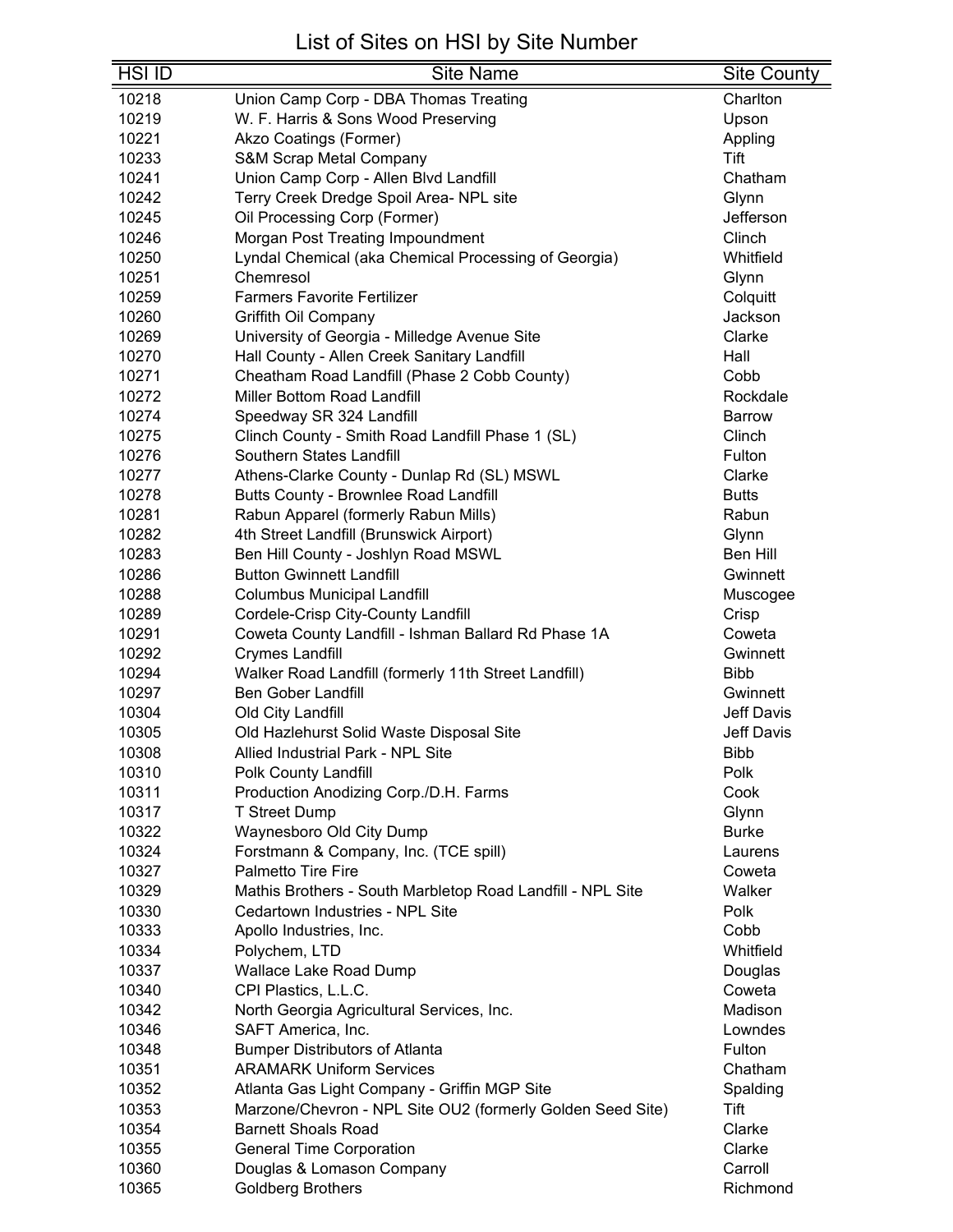| <b>HSI ID</b>  | Site Name                                                                   | Site County              |
|----------------|-----------------------------------------------------------------------------|--------------------------|
| 10366          | Forstmann & Company, Inc. (1,1-DCA Site)                                    | Laurens                  |
| 10367          | Sun Laboratories of Atlanta                                                 | Fulton                   |
| 10371          | Southern States Phosphate & Fertilizer Co.                                  | Chatham                  |
| 10372          | Truman Parkway, Phase II                                                    | Chatham                  |
| 10376          | Loef Company, Inc. (The)                                                    | Clarke                   |
| 10378          | <b>Gravel Pit Road Ditch</b>                                                | Richmond                 |
| 10382          | GNB Technologies, Inc.                                                      | Muscogee                 |
| 10384          | J. Strom Thurmond Lake Airstrip #1                                          | Columbia                 |
| 10385          | <b>Baldwin County Sanitary Landfill</b>                                     | <b>Baldwin</b>           |
| 10386          | Laurens County Municipal Solid Waste Landfill                               | Laurens                  |
| 10387          | Hightower Road MSW Landfill - Phase 2                                       | Forsyth                  |
| 10388          | Madison County Sanitary Landfill 2&3 (SL)                                   | Madison                  |
| 10389          | Morgan County Municipal Solid Waste Landfill                                | Morgan                   |
| 10390          | Screven County Municipal Solid Waste Landfill                               | Screven                  |
| 10391          | Statesboro/Bulloch County Lakeview Rd. Landfill                             | <b>Bulloch</b>           |
| 10392          | Clayton Co. SR3- Lovejoy Site #2 MSWL                                       | Clayton                  |
| 10393          | <b>Tift Site</b>                                                            | Fulton                   |
| 10395          | Hunter Army Airfield, Fire Training Area                                    | Chatham                  |
| 10398          | MacGregor Golf Company                                                      | Dougherty                |
| 10400          | <b>Whitehall Street Wire Burning Site</b>                                   | Fulton                   |
| 10401          | Forstmann & Company, Inc. (Old Burn Pit)                                    | Laurens                  |
| 10402          | Central of Georgia Railroad Company - Macon Site                            | <b>Bibb</b>              |
| 10404          | <b>Celanese Fiber Company</b>                                               | Floyd                    |
| 10405          | AMC International, Inc.                                                     | Whitfield                |
| 10406          | McKenzie Tank Lines, Inc.                                                   | Chatham                  |
| 10413          | <b>Muse Scrap Metals</b>                                                    | Carroll                  |
| 10415          | Savannah Electric - Plant Kraft                                             | Chatham                  |
| 10422          | <b>Stephenson Chemical Company</b>                                          | Fulton                   |
| 10426          | Hoxsie's Cleaners (Former)                                                  | Sumter                   |
| 10427          | Vulcan Performance Chemicals (Former)                                       | Cobb                     |
| 10428          | Home Oil                                                                    | Early                    |
| 10429          | <b>ARAMARK Uniform Services</b>                                             | Thomas                   |
| 10430          | Rental Uniform Service of Griffin                                           | Spalding                 |
| 10437          | GIW Industries, Inc.                                                        | Columbia                 |
| 10438          | Jones County Municipal Solid Waste Landfill                                 | Jones                    |
| 10440          | <b>Blue Ribbon Dry Cleaners</b>                                             | Chatham                  |
| 10441          | <b>Cascade Springs Dry Cleaner</b>                                          | Fulton                   |
| 10443          | Mindis Recycling-Shredding Division                                         | Fulton                   |
| 10445          | White County - Duke's Creek MSW Landfill                                    | White                    |
| 10446          | Macon County SR 49 North MSWL                                               | Macon                    |
| 10447          | Dougherty Co. - Fleming Rd. MSW Landfill                                    | Dougherty                |
| 10448<br>10449 | Spalding County - Yamacraw Road MSWL<br>Griffin - Shoal Creek Road Landfill | Spalding                 |
| 10450          | <b>Burke County Landfill</b>                                                | Spalding<br><b>Burke</b> |
| 10451          | Fayette County - 1st Manassas Mile Road MSWLF                               | Fayette                  |
| 10452          | Colquitt Co. - CR 15, Sunset, Phase I MSWLF                                 | Colquitt                 |
| 10453          | Lowndes County-State Road 31 MSWL                                           | Lowndes                  |
| 10454          | Chattooga County - Penn Bridge Rd Ph 1 (SL) MSWL                            | Chattooga                |
| 10455          | Washington County Landfill-Kaolin Road, Site #2                             | Washington               |
| 10456          | Barnesville-Goggins Road MSWL                                               | Lamar                    |
| 10457          | Houser's Mill Road MSWLF                                                    | Peach                    |
| 10458          | Habersham County Pea Ridge Road Landfill                                    | Habersham                |
| 10459          | Seaboard Industrial Blvd. Site                                              | Fulton                   |
| 10460          | Ware County-US 82, Waresboro MSWL                                           | Ware                     |
| 10461          | Stephens County SR 145, Phases 2 & 3 MSWL                                   | <b>Stephens</b>          |
| 10462          | Wilkes County-CR 40 MSWL                                                    | Wilkes                   |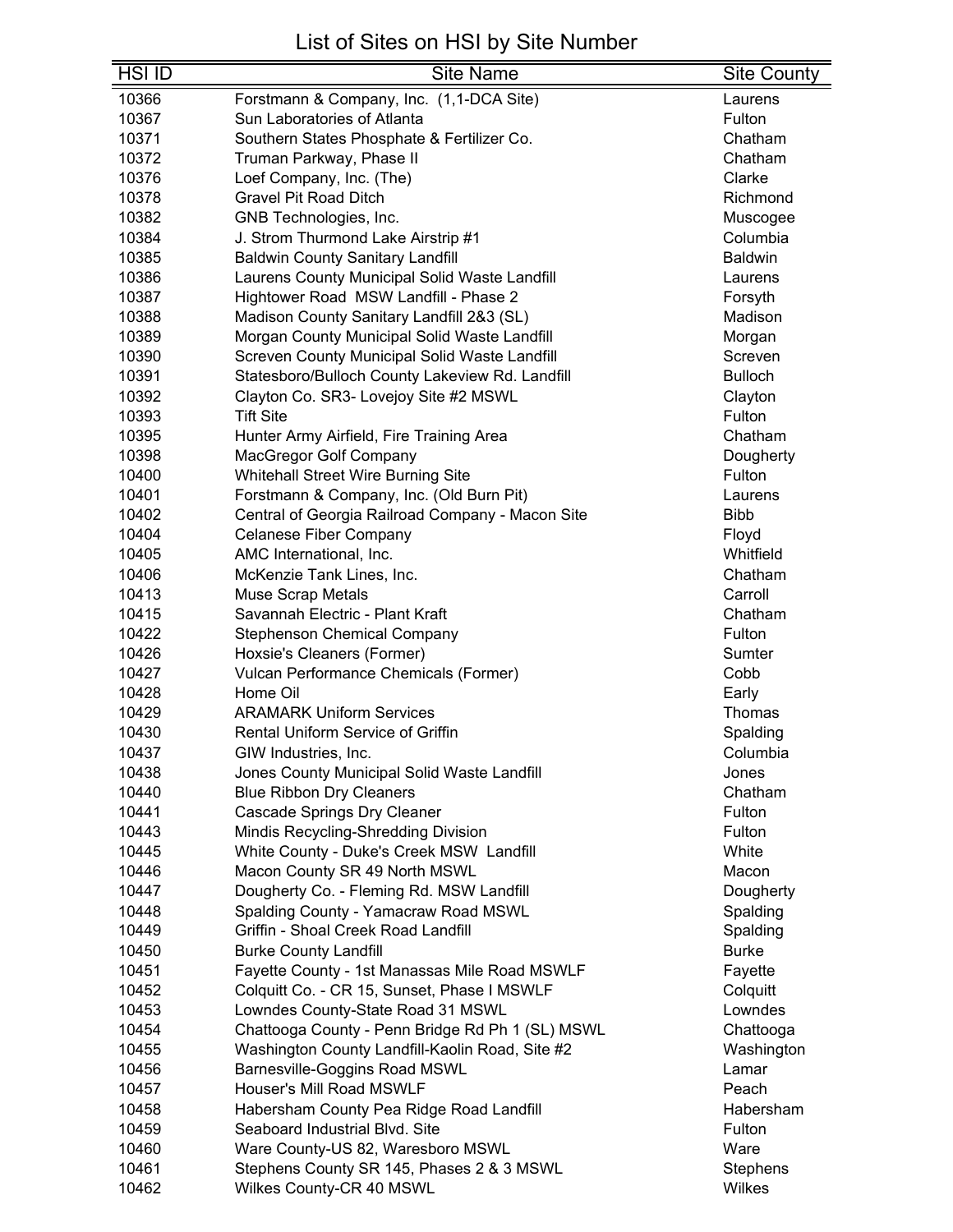| <b>HSI ID</b>  | <b>Site Name</b>                                                        | <b>Site County</b> |
|----------------|-------------------------------------------------------------------------|--------------------|
| 10464          | <b>Vopak Terminal Savannah</b>                                          | Chatham            |
| 10466          | Baychem, Inc.                                                           | Cobb               |
| 10467          | <b>Bleckley County Municipal Landfill</b>                               | Bleckley           |
| 10472          | Parker Hannifin Corp./Abex NWL Div.                                     | Laurens            |
| 10474          | <b>Bekaert Corporation</b>                                              | Floyd              |
| 10475          | LaGrange - Municipal Solid Waste Landfill                               | Troup              |
| 10476          | Calhoun - Harris Rd. Phase 4 (L)                                        | Gordon             |
| 10477          | Ocilla - SR 32 East MSWL                                                | Irwin              |
| 10478          | Heard Co. - Frolona Rd. MSWL                                            | Heard              |
| 10479          | Greene County - US 278 West MSWL                                        | Greene             |
| 10480          | Jackson County - SR 82 North, Phase II MSWL                             | Jackson            |
| 10481          | <b>Hickson Corporation - CCA Production Facility</b>                    | DeKalb             |
| 10482          | Rockyface-Westside Municipal Solid Waste Landfill                       | Whitfield          |
| 10484          | Rabun Co. - Eastman Mountain Road Landfill                              | Rabun              |
| 10485          | Forsyth, Old Brent Rd. MSWL                                             | Monroe             |
| 10486          | <b>Orkin Pest Control</b>                                               | Muscogee           |
| 10490          | Lumpkin Co. - Barlow Rd. MSWL                                           | Lumpkin            |
| 10491          | Athens/Clarke Co. Willow Street Landfill & Incinerator                  | Clarke             |
| 10494          | Ruby Quarry Asphalt Plant Site                                          | Jones              |
| 10495          | 5998 Fairburn Road - Dry Cleaners                                       | Douglas            |
| 10497          | Savannah Dry Cleaners                                                   | Chatham            |
| 10498          | <b>General Chemical Corporation</b>                                     | Fulton             |
| 10499          | Eagle Rockbridge Shopping Center                                        | DeKalb             |
| 10502          | Transco Railcar Facility (Former)                                       | <b>Bibb</b>        |
| 10505          | Station at Vinings (The)                                                | Cobb               |
| 10508          | <b>Aladdin Cleaners</b>                                                 | Cobb               |
| 10509          | Swift Meat Processing Plant                                             | Colquitt           |
| 10510          | Star Laundry, Inc. (Fabracare)                                          | Peach              |
| 10511          | Macon MGP Site                                                          | <b>Bibb</b>        |
| 10512          | Georgia Classic Cleaners                                                | <b>Barrow</b>      |
| 10513          | Circle K Store #5259                                                    | Cobb               |
| 10515          | Sechem, Inc.                                                            | Gwinnett           |
| 10518          | North Park Pavilion Shopping Center                                     | Cobb               |
| 10519          | Fabricare Cleaners                                                      | Cobb               |
| 10521          | Hunter Army Airfield - MCA Barracks                                     | Chatham            |
| 10523          | American Amalgamated/Executive Dry Cleaners                             | Gwinnett           |
| 10524          | Wheelers Manufacturing Company, Inc.                                    | <b>Bibb</b>        |
| 10538          | Flags Village Shopping Center                                           | Cobb               |
| 10540          | Dawson Manufacturing Company                                            | Terrell            |
| 10542          | <b>Roswell Station</b>                                                  | Fulton             |
| 10543          | United Technologies Automotive, Inc.                                    | McDuffie           |
| 10547          | Rayloc Facility                                                         | Fulton<br>Fulton   |
| 10548          | <b>RentRite Property</b>                                                |                    |
| 10553          | Georgia Air National Guard/Savannah/Site 8                              | Chatham            |
| 10559          | Shade/Allied, Inc.                                                      | Hall               |
| 10573          | Louisiana Pacific Corp. - Statesboro                                    | <b>Bulloch</b>     |
| 10577          | Albany Warehouse Company Site                                           | Dougherty          |
| 10579          | Abercorn & Largo Development                                            | Chatham            |
| 10583          | Pavilion Cleaners, Riverdale Mall                                       | Clayton            |
| 10586          | Brown Steel Contractors - Broad Street Facility                         | Coweta             |
| 10587          | STSE, Inc.                                                              | Glynn              |
| 10590          | Central of Georgia Railroad Company - Battlefield Park                  | Chatham            |
| 10591          | Southern Motors of Savannah, Inc.                                       | Chatham            |
| 10594          | Old National Shopping Center                                            | Fulton             |
| 10611<br>10612 | <b>CSXT Depriest Signal Shop</b><br>Dettelbach Pesticide Warehouse Site | Chatham<br>Dekalb  |
|                |                                                                         |                    |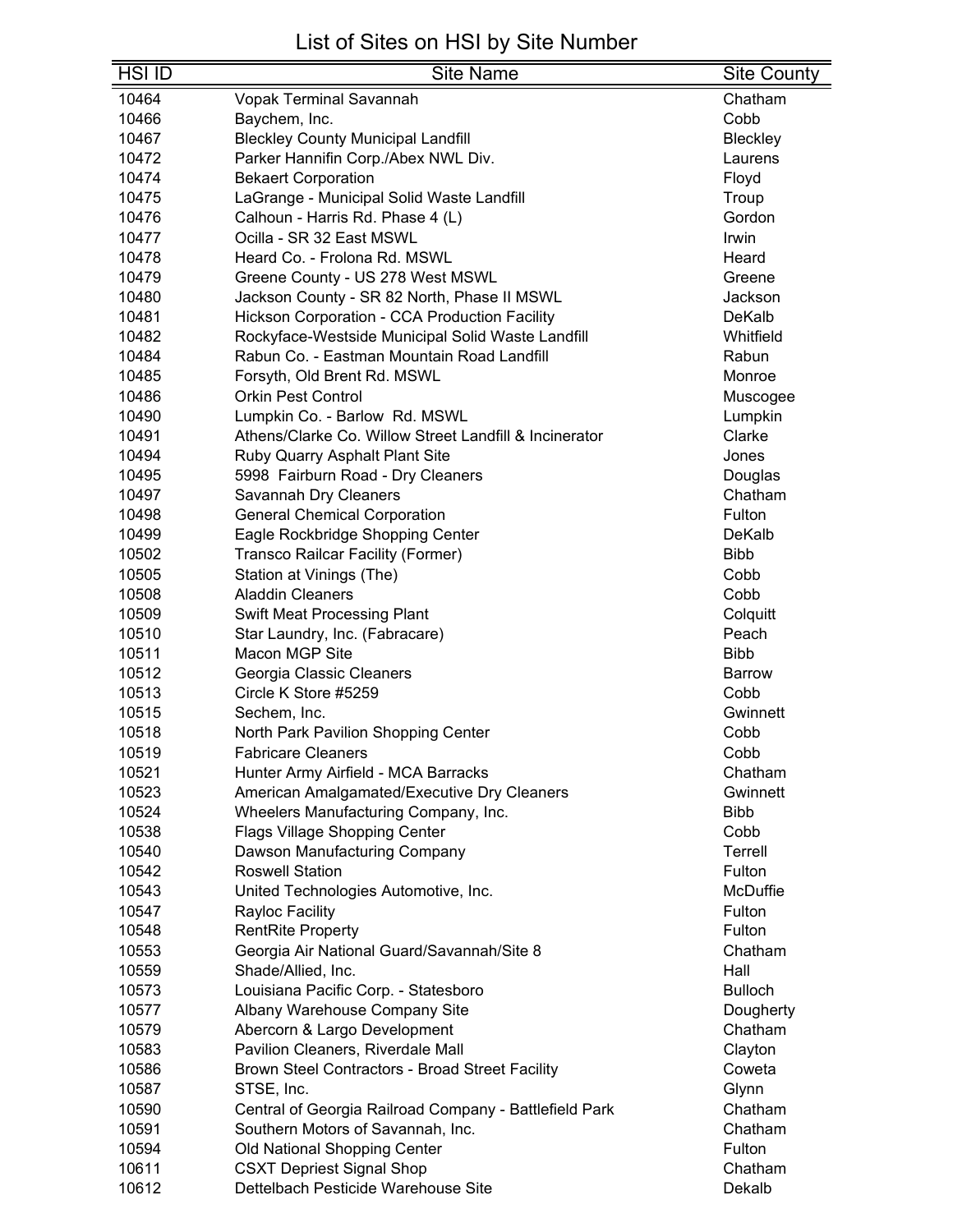| <b>HSI ID</b><br><b>Site Name</b>                                                            | <b>Site County</b> |
|----------------------------------------------------------------------------------------------|--------------------|
| 10614<br>Legion Industries                                                                   | <b>Burke</b>       |
| 10620<br><b>Cherokee Shopping Center</b>                                                     | Richmond           |
| Washington Manufacturing Company<br>10625                                                    | Washington         |
| Liberty Oil and Refining<br>10627                                                            | Colquitt           |
| 10628<br><b>Coastal Plains Treating Company</b>                                              | Tift               |
| 10635<br>Del Cook Lumber Company                                                             | Cook               |
| 10636<br>One Hour Martinizing                                                                | Gwinnett           |
| 10637<br>Welcome Years, Inc.                                                                 | Fulton             |
| 10640<br>K & D Cleaners (assoc. with Peach Orchard NPL)                                      | Richmond           |
| 10641<br>Tronox/Kerr McGee Pigments, Inc. (Former)                                           | Chatham            |
| <b>Berrien County Landfill</b><br>10643                                                      | <b>Berrien</b>     |
| Quitman - SR 333 Landfill<br>10645                                                           | <b>Brooks</b>      |
| 10646<br>Bryan County - US 280 Mill Creek MSWLF                                              | Bryan              |
| Camden County Vacuna Road LF<br>10647                                                        | Camden             |
| 10648<br>Carroll County / Carrollton SR 166 LF                                               | Carroll            |
| <b>Chatham County Landfill</b><br>10649                                                      | Chatham            |
| 10650<br>Cherokee County - Blalock Road Landfill                                             | Cherokee           |
| <b>Coffee County Landfill</b><br>10651                                                       | Coffee             |
| Columbia County - Baker Place Road MSWLF<br>10652                                            | Columbia           |
| Dawson County Shoal Hole Road MSWL<br>10654                                                  | Dawson             |
| Dooly County - CR 101 MSWLF<br>10656                                                         | Dooly              |
| Douglas County Landfill - Cedar Mt/Worthan Rd Phase 1<br>10657                               | Douglas            |
| Blakely - Howell Street / Pit Road MSWLF<br>10658                                            | Early              |
| 10659<br><b>Elbert County Landfill</b>                                                       | Elbert             |
| 10660<br>Emanuel Co. - SR 297 Swainsboro (SL)                                                | Emanuel            |
| 10661<br><b>Fannin County Landfill</b>                                                       | Fannin             |
| 10662<br>Franklin County - Harrison Bridge Road MSWLF                                        | Franklin           |
| 10663<br><b>Fulton County Landfill</b>                                                       | Fulton             |
| 10664<br>Gilmer County SR 52 - Tower Road MSWLF                                              | Gilmer             |
| Glynn Co. - Cate Road C&D MSWLF<br>10665                                                     | Glynn              |
| 10666<br>Haralson County Landfill (US 78 Bremen)                                             | Haralson           |
| 10667<br><b>Hart County Landfill</b>                                                         | Hart               |
| 10668<br>West Asbury Road Phase II MSWL                                                      | Henry              |
| Jefferson County - US 1 (Avera Rd) MSWLF<br>10669                                            | Jefferson          |
| 10670<br>Lamar County - Grove Street Extension MSWLF                                         | Lamar              |
| Lee County - SR 32 MSWLF<br>10671                                                            | Lee                |
| Liberty County - Limerick Road MSWLF<br>10672                                                | Liberty            |
| 10673<br>Valdosta - Wetherington Lane SWLF                                                   | Lowndes            |
| 10675<br>McIntosh County - King Road MSWLF                                                   | McIntosh           |
| 10676<br>Mitchell County - SR 3A MSWLF                                                       | Mitchell           |
| 10677<br>Murray County - US 411 Westside MSWLF                                               | Murray             |
| 10678<br>Newton County - Lower River Road MSWL                                               | Newton             |
| 10679<br>Pickens Co. - Jones Mountain Road Westside MSWLF                                    | Pickens            |
| Pierce County - SR 121 MSWLF<br>10680                                                        | Pierce             |
| Terrell County - U. S. 82 MSWLF<br>10682                                                     | Terrell<br>Tift    |
| 10683<br>Tifton - Omega / Eldorado Road MSWLF                                                | Towns              |
| Towns County - SR 288 MSWLF<br>10684<br>Upson County - Zorn Street Phase 2, 3 MSWLF<br>10685 | Upson              |
| 10686<br>Wayne County - Goose Creek Phase 1 MSWLF                                            | Wayne              |
| 10687<br>Whitfield Co./Dalton-Old Dixie Hwy Phase 2 4 & 5 MSWLF                              | Whitfield          |
| Wilkinson Co. - Hwy. 57 Public Works Camp MSWLF<br>10688                                     | Wilkinson          |
| 10690                                                                                        | Fulton             |
| Imperial Cleaners (Former)                                                                   |                    |
| 10693<br>Basket Creek Drum Disposal Site<br><b>Junction Cleaners</b><br>10695                | Douglas<br>Cobb    |
| 10696<br>Hercules, Inc.                                                                      |                    |
|                                                                                              | Chatham            |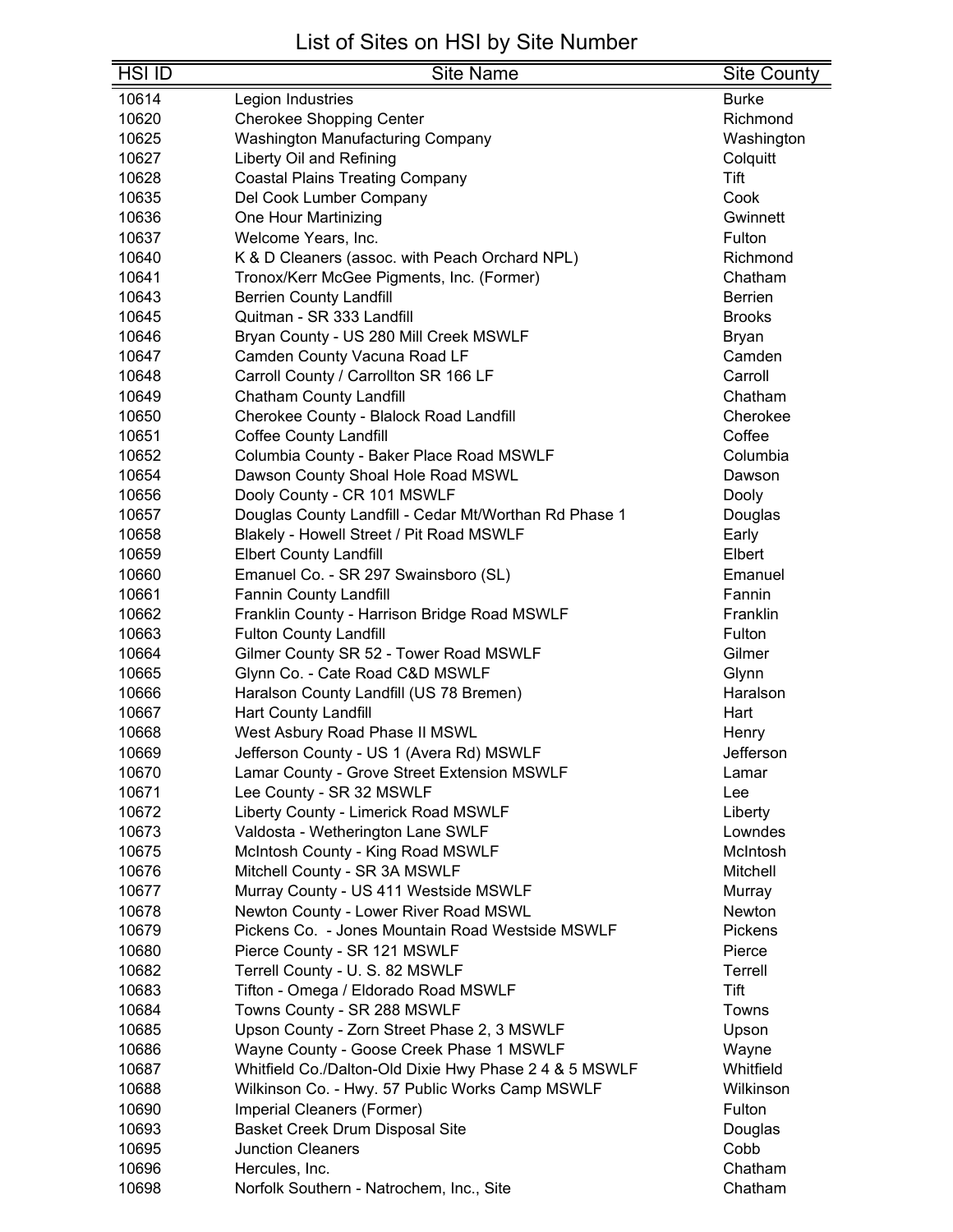| HSI ID | <b>Site Name</b>                                      | <b>Site County</b> |
|--------|-------------------------------------------------------|--------------------|
| 10701  | Alternate Energy Resources - NPL Site                 | Richmond           |
| 10703  | Swainsboro Electro Plating, Inc.                      | Emanuel            |
| 10707  | Specialty Stampings, L.L.C.                           | Cook               |
| 10708  | <b>Busby Cleaners</b>                                 | Liberty            |
| 10711  | Candler County S.R. 121 Metter # 021-001D(SL)         | Candler            |
| 10712  | <b>Union County MSW Landfill</b>                      | Union              |
| 10713  | Effingham County - SR 17 MSWLF                        | Effingham          |
| 10714  | Turner County - SR 112 Ashburn Phase 3 MSWLF          | Turner             |
| 10715  | <b>Durand MSW Landfill</b>                            | Meriwether         |
| 10716  | <b>Buford - McEver Road MSWLF</b>                     | Gwinnett           |
| 10718  | Sugar Hill - Appling Road MSWLF                       | Gwinnett           |
| 10719  | Crawford County - SR 341 / Hopewell Road MSWLF        | Crawford           |
| 10720  | Alma - Radio Station Road MSWLF                       | Bacon              |
| 10721  | Cairo - 6th Avenue (SL) MSWLF                         | Grady              |
| 10722  | Johnson County - SR 15 Wrightsville Ph 2 (SL) MSWLF   | Johnson            |
| 10723  | <b>Sumter County Landfill</b>                         | Sumter             |
| 10724  | Taylor's Dry Cleaning (assoc. with Peach Orchard NPL) | Richmond           |
| 10730  | One-Hour Cleanerizing (assoc. with Peach Orchard NPL) | Richmond           |
| 10732  | National Smelting and Refining                        | Fulton             |
| 10734  | C & D Technologies, Inc.                              | Rockdale           |
| 10736  | Albany MGP, Former                                    | Dougherty          |
| 10737  | <b>Atlantic Cotton Mills</b>                          | <b>Bibb</b>        |
| 10738  | O'Neill Manufacturing, Inc.                           | Floyd              |
| 10739  | Daniel Measurement and Control, Inc.                  | <b>Bulloch</b>     |
| 10740  | Unitog Company Facility (Former)                      | Fulton             |
| 10741  | Chem-Am                                               | Troup              |
| 10742  | GA DOT Jesup District Office Complex                  | Wayne              |
| 10744  | Klemic Property / Augusta Ordnance Depot (Former)     | Richmond           |
| 10747  | <b>Simmons Plating Works</b>                          | Fulton             |
| 10748  | <b>Shakerag Cleaners</b>                              | Henry              |
| 10749  | <b>Walton County Landfill</b>                         | Walton             |
| 10750  | Vienna Street Dump                                    | Peach              |
| 10751  | Lanier County-Studstill Road MSWLF                    | Lanier             |
| 10752  | Jeff Davis - CR 20 MSWLF                              | Jeff Davis         |
| 10756  | Danfoss Maneurop Ltd.                                 | Gwinnett           |
| 10758  | Huntridge Shopping Center                             | Fulton             |
| 10759  | Gainesville District Office Complex                   | Hall               |
| 10760  | <b>Vantran Electric</b>                               | Jefferson          |
| 10765  | Manchester Tank Company                               | Polk               |
| 10766  | <b>Ram Leather Care</b>                               | Rockdale           |
| 10768  | 147 East Broad Avenue                                 | Dougherty          |
| 10769  | Lanier Plaza Shopping Center                          | Glynn              |
| 10771  | <b>MENA Rockmart Facility</b>                         | Polk               |
| 10772  | Cedar Plaza Shopping Center                           | Polk               |
| 10775  | Pennington Seed, Inc. Warehouse (Former)              | Toombs             |
| 10776  | Arthur C. Curtis Property                             | Gwinnett           |
| 10778  | ESB, Inc.                                             | Fulton             |
| 10779  | <b>Mercer University Triangle</b>                     | <b>Bibb</b>        |
| 10780  | Dixie/Candlewick Hurst Yarn Mill (Former)             | Catoosa            |
| 10782  | Polymer Specialties, Inc.                             | Dade               |
| 10783  | Amercord, Inc.                                        | Telfair            |
| 10784  | B & M Wood Products, Inc.                             | Ware               |
| 10788  | <b>Southside Cleaners</b>                             | Chatham            |
| 10789  | Dry Clean, USA                                        | Chatham            |
| 10790  | Love Your Clothes Cleaners                            | Cobb               |
| 10792  | Amrep, Inc. - Marietta                                | Cobb               |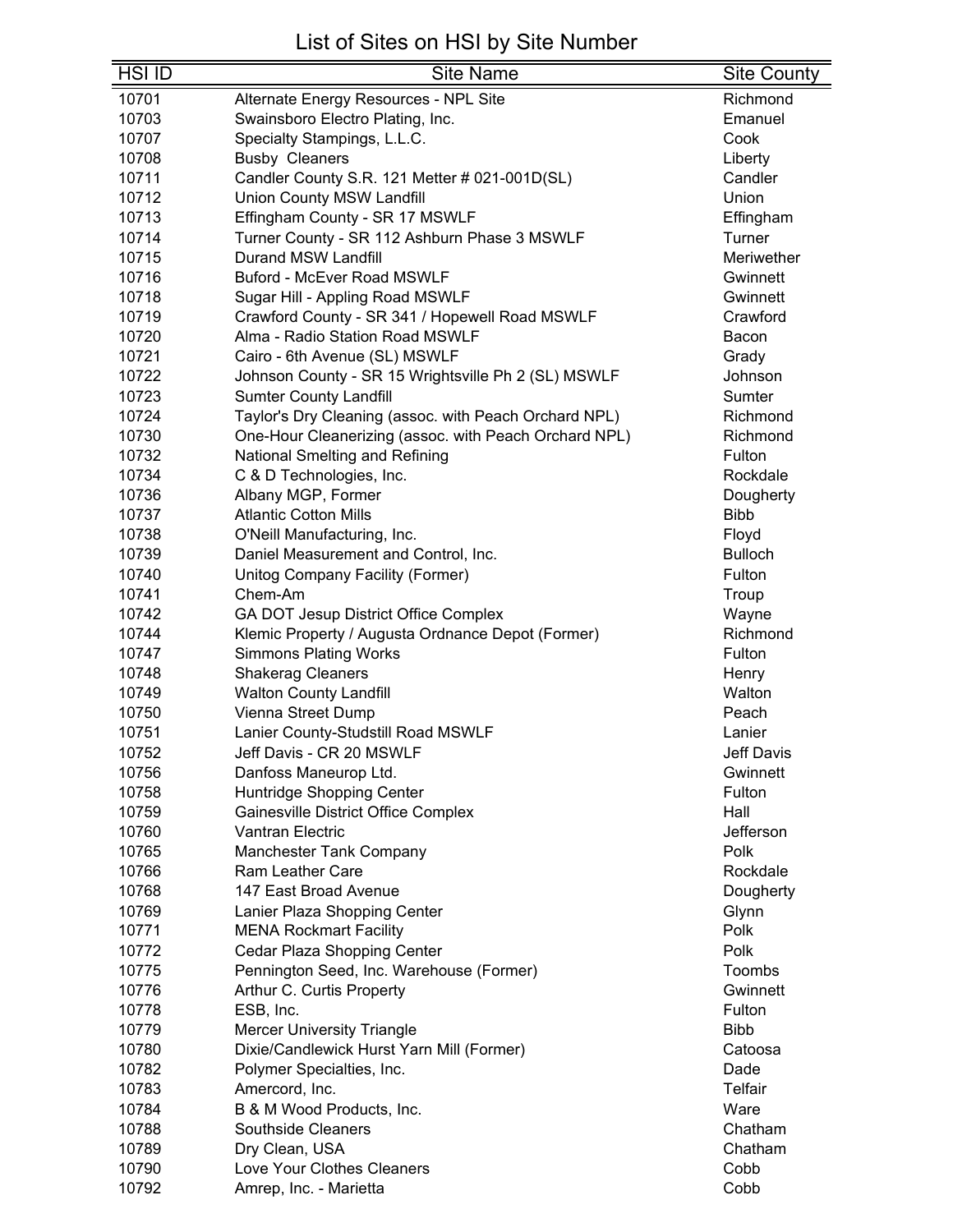| <b>HSI ID</b> | <b>Site Name</b>                                    | <b>Site County</b> |
|---------------|-----------------------------------------------------|--------------------|
| 10797         | Weddington, James (Estate of)                       | Fulton             |
| 10798         | <b>Tara Shopping Center</b>                         | Clayton            |
| 10799         | Concord Fabrics, Inc.                               | <b>Baldwin</b>     |
| 10804         | Cork's Fabricare                                    | Glynn              |
| 10808         | Lowe's Home Improvement Warehouse                   | Clayton            |
| 10810         | Pineview Plaza Shopping Center                      | Fulton             |
| 10812         | <b>All Rental</b>                                   | Gwinnett           |
| 10813         | <b>Franklin Street Site</b>                         | Cobb               |
| 10814         | <b>Jack's Cleaners</b>                              | Cobb               |
| 10815         | Hometown Cleaners (Former)                          | Morgan             |
| 10816         | Rolling Hills Landfill                              | Clayton            |
| 10817         | Klouda Estate                                       | Peach              |
| 10818         | <b>Estech General Chemicals Albany</b>              | Dougherty          |
| 10819         | VIP Cleaners (former)                               | Gwinnett           |
| 10824         | <b>HTC Group LLC</b>                                | Cobb               |
| 10825         | Coats American, Inc.                                | Walker             |
| 10826         | <b>Chase Road Property</b>                          | Habersham          |
| 10829         | Square D Company (Former)                           | Fulton             |
| 10830         | Chemical Specialists and Development, Inc.          | DeKalb             |
| 10834         | Thomas & Co., Inc.                                  | Spalding           |
| 10837         | <b>Trinity Dry Cleaners</b>                         | Dougherty          |
| 10838         | Hydro Aluminum                                      | Colquitt           |
| 10839         | Gibson - CR 50 Ph. 1 MSWLF                          | Glascock           |
| 10840         | Richmond County - Dean's Bridge Road                | Richmond           |
| 10843         | Floyd County - Berryhill Road Sanitary Landfill     | Floyd              |
| 10844         | North Berkeley Lake Road Site                       | Gwinnett           |
| 10845         | Lucky Cleaners (Former)                             | Richmond           |
| 10846         | Robert Bosch Tool Corporation                       | Stephens           |
| 10849         | <b>Toto Distribution (Former)</b>                   | Chatham            |
| 10851         | Stewart County Landfill, CR 145 S Ph 2 (SL)         | <b>Stewart</b>     |
| 10852         | Warren County - Shoals Street #2 MSWL               | Warren             |
| 10853         | Worth County SR 112 MSWL                            | Worth              |
| 10854         | Calhoun County SR 45 Morgan (SL)                    | Calhoun            |
| 10855         | Paulding County - Gulledge Road MSWL                | Paulding           |
| 10856         | Harris County Hamilton Road E MSWL                  | Harris             |
| 10857         | Randolph County Brooksville Road Ph 1 MSWL          | Randolph           |
| 10858         | Decatur County SR 309 MSWL                          | Decatur            |
| 10859         | Walker County Marble Top Road MSWL                  | Walker             |
| 10860         | Schley County CR 65 MSWL                            | Schley             |
| 10863         | Paper Mill Road Undeveloped Tract                   | Gwinnett           |
| 10867         | Coastal Concrete, Inc.                              | Chatham            |
| 10869         | Kemira Chemicals, Inc. Marietta Facility            | Cobb               |
| 10872         | Hock's One Hour Martinizing/Embassy Cleaners        | Cobb               |
| 10874         | <b>Proctor Square Cleaners</b>                      | Gwinnett           |
| 10875         | <b>Silverstein's Cleaners</b>                       | Columbia           |
| 10876         | <b>Glennville Wood Preserving</b>                   | Tattnall           |
| 10880         | Dry Cleaning Depot                                  | Fulton             |
| 10882         | W.F. Taylor Co. Inc.                                | Whitfield          |
| 10883         | Roswell Cleaners & Coin Laundry                     | Fulton             |
| 10884         | JNV Investments Group (f.k.a Professional Cleaners) | Dekalb             |
| 10885         | <b>Plant McManus Substation</b>                     | Glynn              |
| 10886         | Hawkinsville Cotton Mills (Former)                  | Pulaski            |
| 10889         | Lincoln County - CR 121/Prater Landfill             | Lincoln            |
| 10890         | <b>B&amp;L Discount Auto</b>                        | DeKalb             |
| 10891         | 431 Vine Street - Vacant Lot                        | Fulton             |
| 10892         | Duluth Dry Cleaner (Former)                         | Gwinnett           |